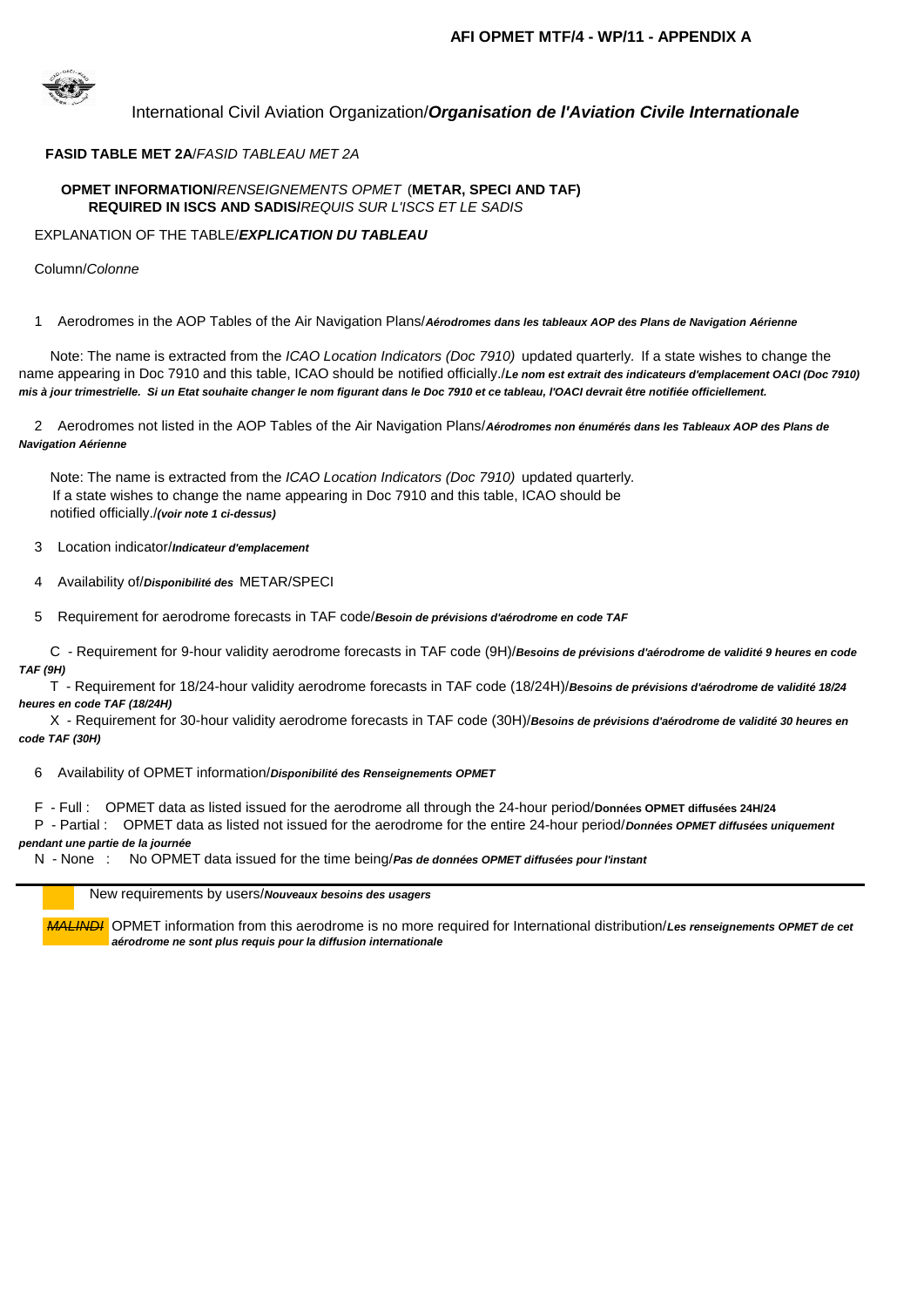

# **AFI MET 2A -**

| Aerodrome where service is to be provided |                                       |                                | OPMET to<br>be provided |                            |              |
|-------------------------------------------|---------------------------------------|--------------------------------|-------------------------|----------------------------|--------------|
| <b>Listed in AOP Tables</b>               | <b>Not Listed in AOP Tables</b>       | <b>ICAO</b><br><b>Location</b> | <b>SA/SP</b>            | TAF                        | Availabilitv |
| 1                                         | $\mathbf{2}$                          | 3                              | 4                       | $5\phantom{1}$             | 6            |
| Algeria                                   |                                       |                                |                         |                            |              |
| ADRAR/TOUAT-CHEIKH SIDI MOHAMED BELKEBIR  |                                       | <b>DAUA</b>                    | Y                       |                            | F            |
|                                           | <b>ECH CHELIF</b>                     | <b>DAOI</b>                    | Υ                       | т                          | F            |
|                                           | <b>BATNA/MOSTEPHA BEN BOULAID</b>     | <b>DABT</b>                    | Y                       | $\mathbf C$                | F            |
| ALGER/HOUARI BOUMEDIENE                   |                                       | <b>DAAG</b>                    | Y                       | $\mathsf T$                | F            |
| ANNABA/RABAH BITAT                        | BECHAR/BOUDGHENE BEN ALI LOTFI        | DABB<br><b>DAOR</b>            | Υ<br>Y                  | $\mathsf T$<br>$\mathbf C$ | F<br>F       |
|                                           | BEJAIA/SOUMMAM-ABANE RAMDANE          | DAAE                           | Y                       | $\mathbf C$                | F            |
|                                           | <b>BISKRA/MOHAMED KHIDER</b>          | <b>DAUB</b>                    | Y                       | $\mathsf{C}$               | F            |
|                                           | <b>BORDJ MOKHTAR</b>                  | <b>DATM</b>                    | Y                       | $\mathsf{C}$               | F            |
|                                           | <b>BOUSAADA</b>                       | <b>DAAD</b>                    | Υ                       | C                          | F            |
| CONSTANTINE/MOHAMED BOUDIAF               |                                       | <b>DABC</b>                    | Y                       | $\mathsf{T}$               | F            |
|                                           | DJANET/TISKA                          | <b>DAAJ</b>                    | Y                       | $\mathbf C$                | F            |
|                                           | <b>EL BAYAD</b>                       | <b>DAOY</b>                    | Y                       | T                          | F            |
|                                           | <b>EL GOLEA</b>                       | <b>DAUE</b>                    | Υ                       | $\mathbf C$                | F            |
|                                           | EL OUED/GUEMAR                        | <b>DAUO</b>                    | Y                       | $\mathbf C$                | F            |
| GHARDAIA/NOUMERAT-MOUFDI ZAKARIA          |                                       | <b>DAUG</b>                    | Y                       | $\mathsf{T}$               | F            |
|                                           | <b>GHRISS</b>                         | <b>DAOV</b>                    | Υ                       | $\mathbf C$                | F            |
| HASSI MESSAOUD/OUED IRARA-KRIM BELKACEM   |                                       | <b>DAUH</b>                    | Y                       | $\mathsf{T}$               | F            |
|                                           | <b>HASSI RMEL</b>                     | <b>DAFH</b>                    | Y                       | $\mathsf{C}$               | F            |
|                                           | ILLIZI/TAKHAMALT                      | <b>DAAP</b>                    | Y                       | $\mathbf C$                | $\mathsf F$  |
| <b>IN SALAH</b>                           |                                       | <b>DAUI</b>                    | Υ                       | $\mathsf T$                | $\mathsf{F}$ |
|                                           | <b>JIJEL/FERHAT ABBAS</b>             | <b>DAAV</b>                    | Υ                       | $\mathsf{C}$               | F            |
|                                           | <b>LAGHOUT AFB</b>                    | <b>DAUL</b>                    | Y                       | $\mathbf C$                | $\mathsf F$  |
|                                           | <b>MECHERIA AIRFORCE BASE</b>         | <b>DAAY</b>                    | Y                       | C                          | F            |
| IORAN/ES SENIA                            |                                       | <b>DAOO</b>                    | Y                       | $\mathsf T$                | F            |
|                                           | <b>ORAN TAFARAOUI</b>                 | <b>DAOL</b>                    | Y                       |                            | F            |
|                                           | <b>OUARGLA/AIN BEIDA</b>              | <b>DAUU</b>                    | Υ                       | $\mathsf{C}$               | F            |
| TAMANRASSET/AGUENAR-HADJ BEY AKHAMOK      | <b>SETIF</b>                          | <b>DAAS</b><br>DAAT            | Y<br>Y                  | $\mathbf C$                | F            |
| TEBESSA/CHEIKH LARBI TEBESSI              |                                       | <b>DABS</b>                    | Y                       | т                          | F            |
|                                           | TIARET ABDELHAFID BOUSSOUF BOU CHEKIF | <b>DAOB</b>                    | Y                       | C                          | F            |
|                                           | <b>TIMIMOUN</b>                       | <b>DAUT</b>                    | Y                       | C                          | F            |
|                                           | <b>TINDOUF</b>                        | <b>DAOF</b>                    | Y                       | C                          | F            |
| TLEMCEN/ZENATA-MESSALI EL HADJ            |                                       | <b>DAON</b>                    | Y                       | Τ                          | F            |
|                                           | <b>TOUGGOURT/SIDI MAHDI</b>           | <b>DAUK</b>                    | Υ                       | $\mathbf C$                | F            |
| ZARZAITINE/IN AMENAS                      |                                       | DAUZ                           | Y                       | Τ                          | F            |

**Angola**

| Anyvia                |             |  |  |
|-----------------------|-------------|--|--|
| HUAMBO/ALBANO MACHADO | <b>FNHU</b> |  |  |
| LUANDA/4 DE FEVEREIRO | <b>FNLL</b> |  |  |
|                       |             |  |  |

| <b>Ascension I. (United Kingdom)</b> |  |  |
|--------------------------------------|--|--|
|                                      |  |  |
|                                      |  |  |

|  | `SCENSION <sub>I</sub><br>74.OM | ________<br><b>HAW</b> | $\sim$ |  |
|--|---------------------------------|------------------------|--------|--|
|  |                                 |                        |        |  |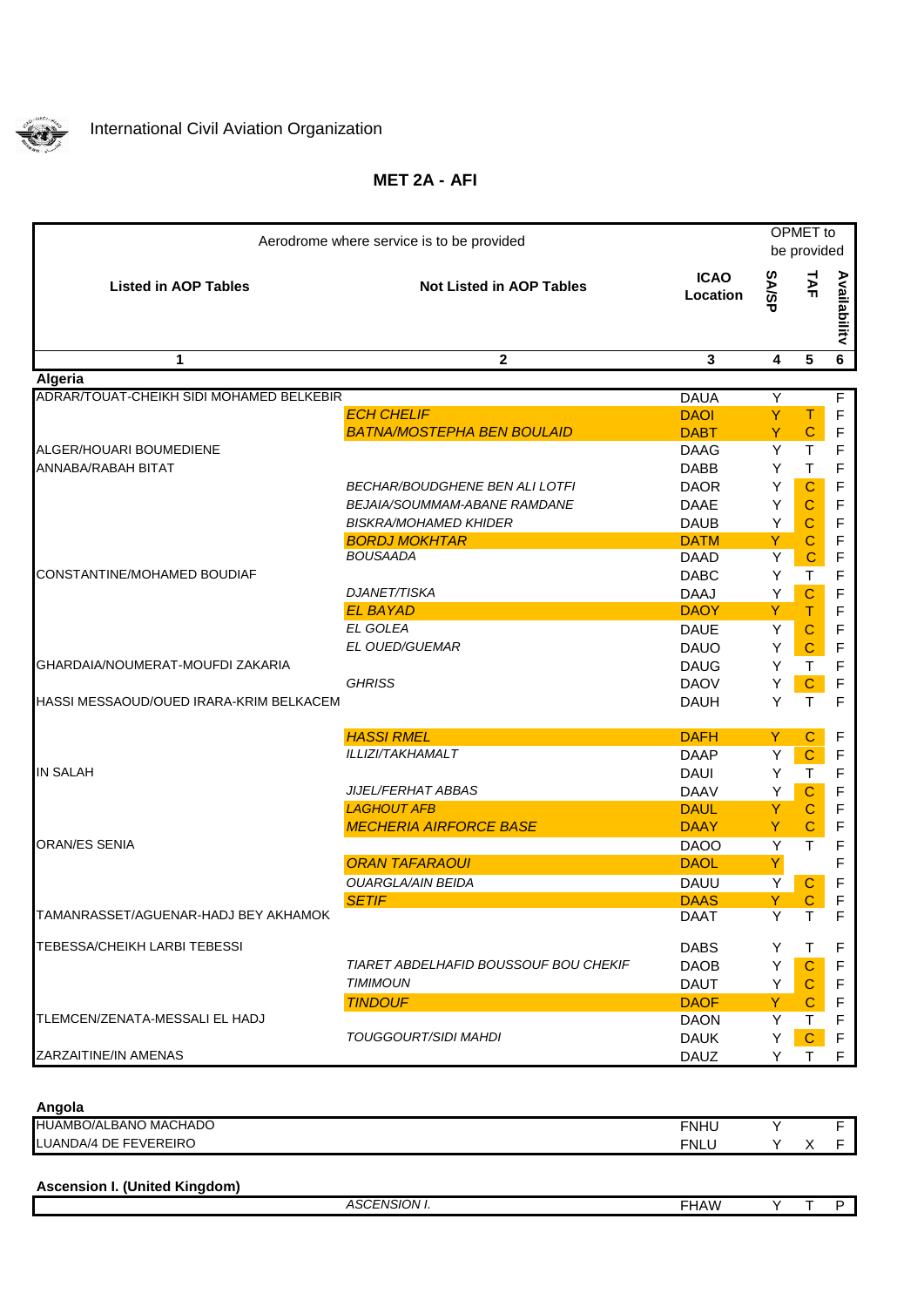| <b>Benin</b>                                            |                                               |                            |         |                         |                     |
|---------------------------------------------------------|-----------------------------------------------|----------------------------|---------|-------------------------|---------------------|
| CARDINAL BERNARDIN GANTIN DE CADJEHOUN                  |                                               | <b>DBBB</b>                | Y       | $\overline{X}$          | F                   |
| <b>INTERNATIONAL</b>                                    |                                               |                            |         |                         |                     |
|                                                         |                                               |                            |         |                         |                     |
| <b>Botswana</b>                                         |                                               |                            |         |                         |                     |
| <b>FRANCISTOWN</b>                                      |                                               | <b>FBFT</b>                | Υ       |                         | $\overline{F}$      |
| GABORONE/SIR SERETSE KHAMA INT'L                        |                                               | <b>FBSK</b>                | Υ       | X                       | F                   |
| <b>KASANE</b>                                           |                                               | <b>FBKE</b>                | Y       |                         | F                   |
| <b>MAUN</b>                                             |                                               | <b>FBMN</b>                | Y       |                         | F                   |
| SELIBE-PHIKWE                                           |                                               | <b>FBSP</b>                | Y       |                         | F                   |
| <b>British Indian Ocean Territory (United Kingdom)</b>  |                                               |                            |         |                         |                     |
|                                                         | DIEGO GARCIA (SEE/VOIR/VES "KJDG")            | <b>FJDG</b>                | Υ       | $\mathsf{T}$            | F                   |
| <b>Burkina Faso</b>                                     |                                               |                            |         |                         |                     |
| <b>BOBO DIOULASSO</b>                                   |                                               | <b>DFOO</b>                | Y       | T                       | F                   |
| OUAGADOUGOU/AEROPORT                                    |                                               | <b>DFFD</b>                | Υ       | X                       | F                   |
|                                                         |                                               |                            |         |                         |                     |
| <b>Burundi</b><br><b>BUJUMBURA</b>                      |                                               | <b>HBBA</b>                | Υ       | $\mathsf{T}$            |                     |
|                                                         |                                               |                            |         |                         | F                   |
| <b>Cameroon</b>                                         |                                               |                            |         |                         |                     |
| DOUALA/AEROPORT                                         |                                               | <b>FKKD</b>                | Υ       | $\overline{\mathsf{x}}$ | $\overline{F}$      |
| <b>GAROUA</b>                                           |                                               | <b>FKKR</b>                | Y       |                         | F                   |
| <b>MAROUA/SALAK</b>                                     |                                               | <b>FKKL</b>                | Υ       |                         | F                   |
| N'GAOUNDERE                                             |                                               | <b>FKKN</b>                | Y       |                         | F                   |
| YAOUNDE/NSIMALEN                                        |                                               | <b>FKYS</b>                | Y       | Т                       | F                   |
|                                                         |                                               |                            |         |                         |                     |
| <b>Canary Islands (Spain)</b><br><b>FUERTEVENTURA</b>   |                                               | <b>GCFV</b>                | Y       | $\overline{\mathsf{T}}$ | F                   |
| <b>GRAN CANARIA</b>                                     |                                               | <b>GCLP</b>                | Υ       | $\mathsf{T}$            | F                   |
| <b>HIERRO</b>                                           |                                               | <b>GCHI</b>                | Y       |                         | F                   |
|                                                         | <b>LA GOMERA</b>                              | <b>GCGM</b>                | Y       |                         | F                   |
| <b>LA PALMA</b>                                         |                                               | <b>GCLA</b>                | Υ       | Τ                       | F                   |
| LANZAROTE                                               |                                               | <b>GCRR</b>                | Y       | $\mathsf T$             | $\mathsf F$         |
| TENERIFE NORTE (AD CIVIL)                               |                                               | GCXO                       | Y       | $\top$                  | $\mathsf F$         |
| TENERIFE SUR/REINA SOFIA                                |                                               | <b>GCTS</b>                | Y       | Т                       | F                   |
|                                                         |                                               |                            |         |                         |                     |
| <b>Cape Verde</b><br>AMILCAR CABRAL/SAL ISLAND          |                                               | <b>GVAC</b>                | Y       | $\overline{\mathsf{x}}$ | $\overline{F}$      |
|                                                         | <b>RABIL/BOA VISTA ISLAND</b>                 | <b>GVBA</b>                | Y       | $\mathsf{T}$            | F                   |
| <b>PRAIA</b>                                            |                                               | <b>GVNP</b>                | Υ       |                         | F                   |
|                                                         | SAO PEDRO/SAO VICENTE ISLAND                  | GVSV                       | Y       | $\mathsf T$             | F                   |
|                                                         |                                               |                            |         |                         |                     |
| <b>Central African Republic</b><br><b>BANGUI/M'POKO</b> |                                               | <b>FEFF</b>                | Y       | $\overline{\mathsf{x}}$ | F                   |
| <b>BERBERATI</b>                                        |                                               | <b>FEFT</b>                | Y       |                         | F                   |
|                                                         |                                               |                            |         |                         |                     |
| Chad                                                    |                                               |                            |         |                         |                     |
|                                                         | <b>ABECHE</b><br><b>FAYA LARGEAU</b>          | <b>FTTC</b>                | Υ       |                         | F                   |
|                                                         |                                               | <b>FTTY</b>                | Υ       |                         | F                   |
| N'DJAMENA/AEROPORT                                      | <b>MOUNDOU</b>                                | <b>FTTD</b>                | Y<br>Υ  |                         | F<br>F              |
|                                                         | <b>SARH</b>                                   | <b>FTTJ</b><br><b>FTTA</b> | Y       | X                       | $\mathsf F$         |
|                                                         |                                               |                            |         |                         |                     |
|                                                         |                                               |                            |         |                         |                     |
| <b>Comoros</b><br>ANJOUAN/OUANI                         |                                               |                            |         |                         |                     |
|                                                         |                                               | <b>FMCV</b>                | Y       |                         | F                   |
| MORONI/PRINCE SAID IBRAHIM                              | <b>DZAOUDI</b> (Aerodrome in both Comoros and | <b>FMCH</b><br><b>FMCZ</b> | Υ<br>Y. | $\top$<br>$\mathbf{C}$  | F<br>F <sub>1</sub> |
|                                                         | and madagascar States)                        |                            |         |                         |                     |
|                                                         |                                               |                            |         |                         |                     |
| Congo                                                   |                                               |                            |         |                         |                     |
| BRAZZAVILLE/MAYA-MAYA                                   |                                               | <b>FCBB</b>                | Y       | $\mathsf{X}$            | $\blacksquare$      |
| POINTE NOIRE                                            |                                               | <b>FCPP</b>                | Y.      | $\mathsf T$             | F                   |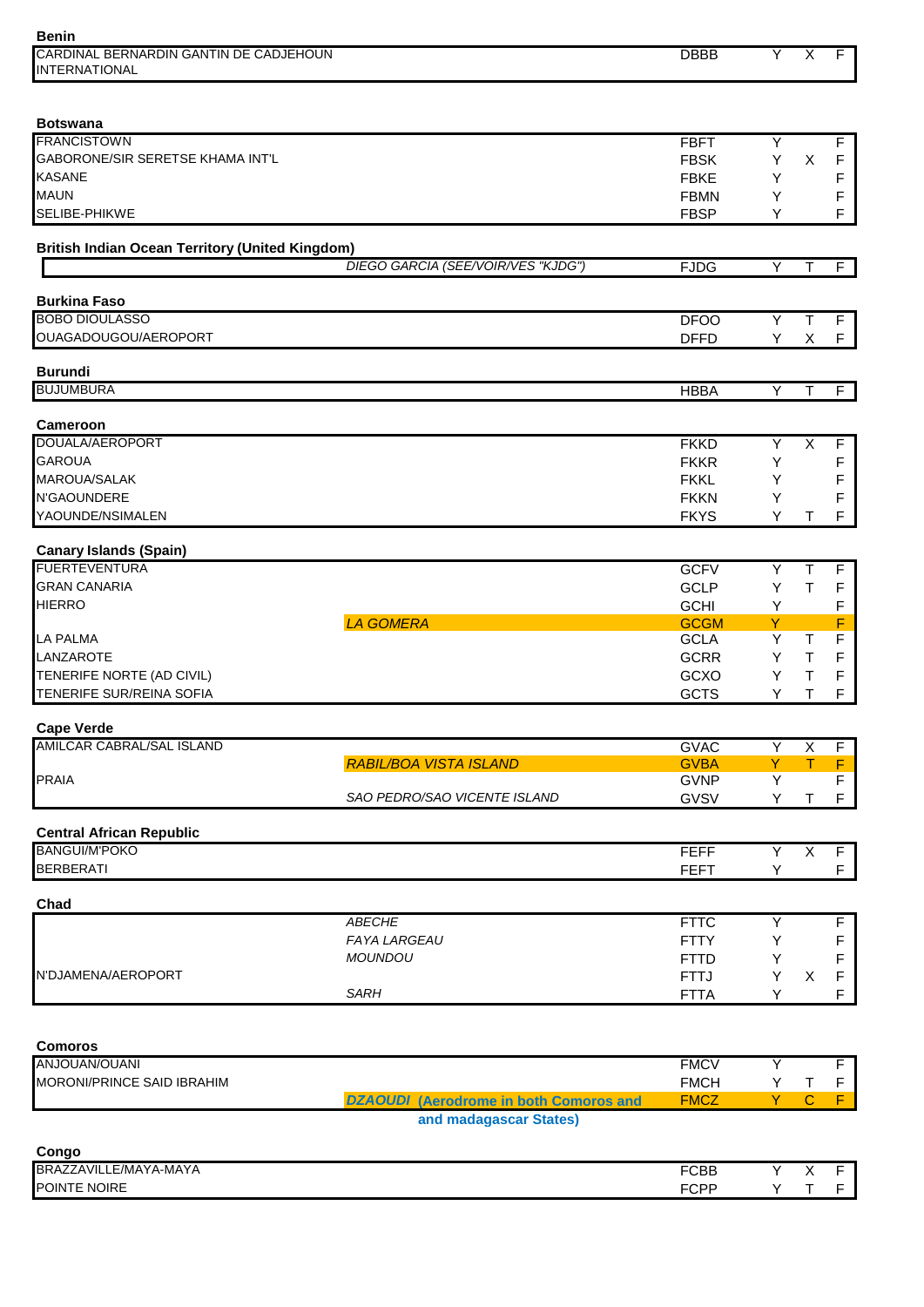| Côte d'Ivoire                              |                                |                            |        |                         |                  |
|--------------------------------------------|--------------------------------|----------------------------|--------|-------------------------|------------------|
| ABIDJAN/FELIX HOUPHOUET BOIGNY             |                                | <b>DIAP</b>                | Y      | $\overline{\mathsf{x}}$ | F                |
| <b>BOUAKE</b>                              |                                | <b>DIBK</b>                | Υ      |                         | F                |
|                                            | YAMOUSSOUKRO                   | <b>DIYO</b>                | Y      | T                       | F.               |
|                                            |                                |                            |        |                         |                  |
| <b>Democratic Republic of the Congo</b>    |                                |                            |        |                         |                  |
| <b>GOMA</b>                                |                                | <b>FZNA</b>                | Y      |                         | F                |
| KINSHASA/N'DJILI                           |                                | <b>FZAA</b>                | Y      | $\pmb{\times}$          | F                |
| KISANGANI-BANGOKA                          |                                | <b>FZIC</b>                | Y      |                         | F                |
| <b>LUBUMBASHI</b>                          |                                | <b>FZQA</b>                | Y      |                         | F                |
| <b>MBUJI-MAYI</b>                          |                                | <b>FZWA</b>                | Υ      |                         | F                |
| <b>Djibouti</b><br><b>AMBOULI</b>          |                                | <b>HDAM</b>                | Υ      |                         |                  |
|                                            |                                |                            |        | Τ                       | F.               |
| Egypt                                      |                                |                            |        |                         |                  |
|                                            | <b>ABU SIMBEL</b>              | <b>HEBL</b>                | Υ      | $\mathsf{T}$            | F                |
| <b>ALEXANDRIA / INTL</b>                   |                                | <b>HEAX</b>                | Y      | $\pmb{\times}$          | $\mathsf F$      |
| ALMAZA AFB / MILITARY                      |                                | <b>HEAZ</b>                | Y      | X                       | F                |
| <b>ASWAN / INTL</b>                        | <b>EL ARISH</b>                | <b>HESN</b><br><b>HEAR</b> | Y<br>Y | X                       | F                |
| <b>ASYUT / INTL</b>                        |                                |                            |        | Τ                       | F                |
|                                            | <b>ALEXANDRIA/BORG EL ARAB</b> | <b>HEAT</b><br><b>HEBA</b> | Υ<br>Y | $\mathsf X$<br>Τ        | F<br>F           |
| <b>CAIRO/INTL</b>                          |                                | <b>HECA</b>                | Y      | X                       | F                |
| <b>HURGHADA / INTL</b>                     |                                | <b>HEGN</b>                | Y      | X                       | F                |
| LUXOR / INTL                               |                                | <b>HELX</b>                | Y      | X                       | F                |
| <b>MARSA ALAM / INTL</b>                   |                                | <b>HEMA</b>                | Y      | X                       | F                |
|                                            | <b>MERSA MATRUH</b>            | HEMM                       | Y      | $\mathsf T$             | F                |
| <b>SHARK EL OWEINAT / INTL</b>             |                                | <b>HEOW</b>                | Y      | X                       | F                |
|                                            | <b>PORT SAID</b>               | <b>HEPS</b>                | Y      | T                       | F                |
| SHARM EL SHEIKH / INTL                     |                                | <b>HESH</b>                | Y      | X                       | F                |
| ST.CATHERINE / INTL                        |                                | <b>HESC</b>                | Y      | X                       | F                |
| TABA / INTL                                |                                | <b>HETB</b>                | Υ      | X                       | F                |
| <b>Equatorial Guinea</b>                   |                                |                            |        |                         |                  |
|                                            | <b>BATA</b>                    | <b>FGBT</b>                | Υ      |                         | F                |
| <b>MALABO</b>                              |                                | <b>FGSL</b>                |        | $Y - X$                 | $\mathsf F$      |
| <b>Eritrea</b>                             |                                |                            |        |                         |                  |
| ASMARA AIS/APP/COM/MET/TWR                 |                                | <b>HHAS</b><br><b>HHMS</b> | Y      | T                       | F.               |
| <b>ASSAB</b>                               | <b>MASSAWA INTL</b>            | <b>HHSB</b>                | Υ      | T                       | F<br>$\mathsf F$ |
|                                            |                                |                            |        |                         |                  |
| Ethiopia<br>ADDIS ABABA/BOLE COM/MET/NOF   |                                | <b>HAAB</b>                | Y      | X                       | F.               |
| <b>DIRE DAWA</b>                           |                                | <b>HADR</b>                | Υ      |                         | F.               |
| Gabon                                      |                                |                            |        |                         |                  |
| FRANCEVILLE/MVENGUE                        |                                | <b>FOON</b>                | Υ      |                         | F                |
| LIBREVILLE/LEON M'BA                       |                                | <b>FOOL</b>                | Υ      | X                       | F                |
| PORT-GENTIL                                |                                | <b>FOOG</b>                | Y      | $\top$                  | F                |
| Gambia                                     |                                |                            |        |                         |                  |
| <b>BANJUL INTERNATIONAL</b>                |                                | <b>GBYD</b>                | Y      | X                       | F.               |
|                                            |                                |                            |        |                         |                  |
| Ghana<br><b>ACCRA/KOTOKA INTERNATIONAL</b> |                                | <b>DGAA</b>                | Υ      | X                       | F                |
|                                            | <b>TAKORADI</b>                | <b>DGTK</b>                | ¥      | T.                      | F                |
| <b>KUMASI</b>                              |                                | <b>DGSI</b>                | Υ      | T                       | $\mathsf F$      |
| <b>TAMALE</b>                              |                                | <b>DGLE</b>                | Y      |                         | F                |
| Guinea                                     |                                |                            |        |                         |                  |
| CONAKRY/GBESSIA                            |                                | <b>GUCY</b>                | Y      | X                       | F.               |
| KANKAN/KANKAN                              |                                | <b>GUXN</b>                | Υ      |                         | F                |
| LABE/TATA                                  |                                | <b>GULB</b>                | Υ      |                         | F                |
| N'ZEREKORE/KONIA                           |                                | <b>GUNZ</b>                | Υ      |                         | F                |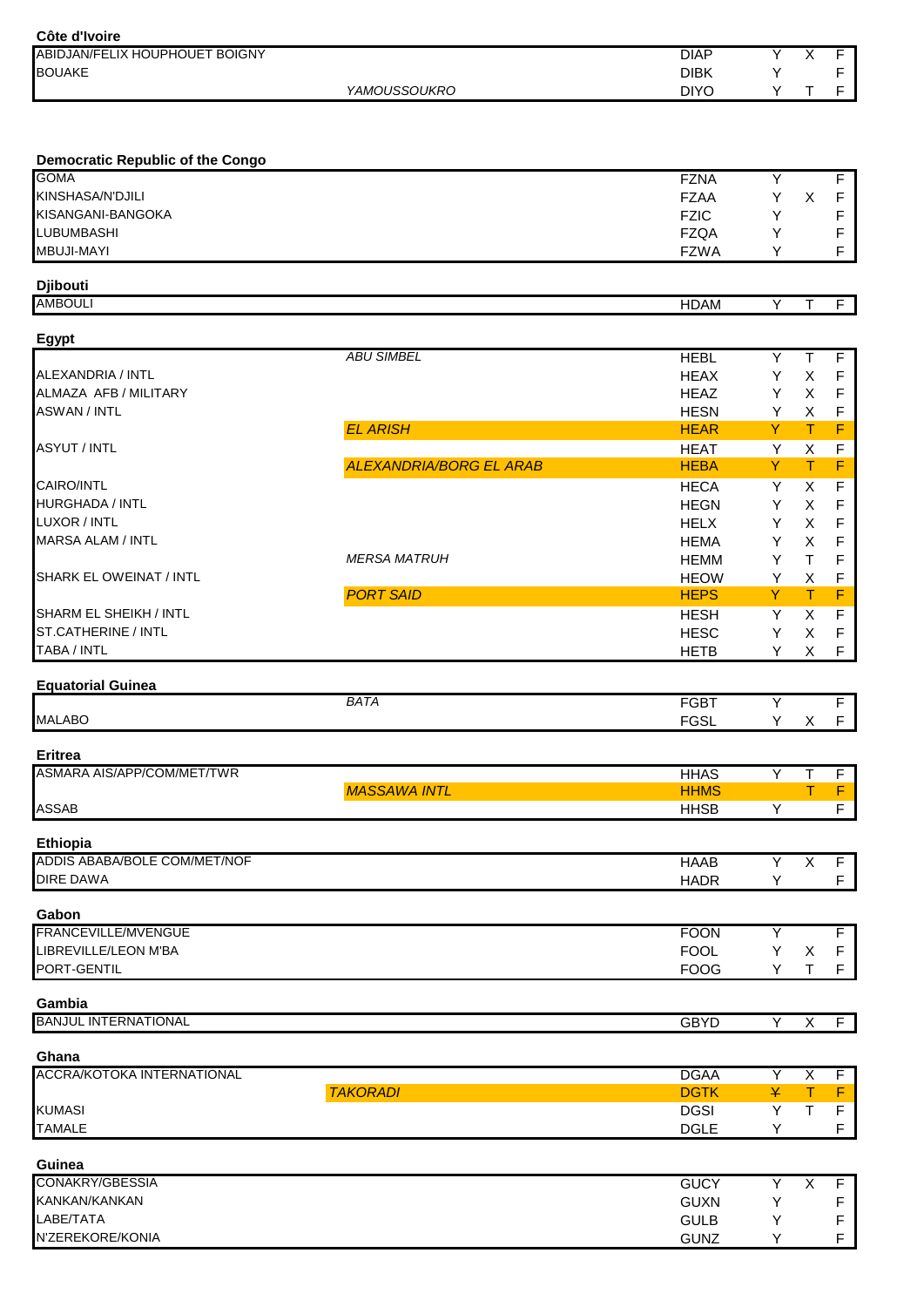| Guinea-Bissau                                                 |                                            |                            |        |                         |                  |
|---------------------------------------------------------------|--------------------------------------------|----------------------------|--------|-------------------------|------------------|
| BISSAU/OSWALDO VIEIRA INTL                                    |                                            | GGOV                       | Y      | T                       | F                |
|                                                               |                                            |                            |        |                         |                  |
| Kenya                                                         |                                            |                            |        |                         |                  |
| ELDORET/INTL. AIRPORT                                         |                                            | <b>HKEL</b>                | Y      | $\overline{\mathsf{T}}$ | $\overline{F}$   |
|                                                               | <b>KISUMU</b>                              | <b>HKKI</b>                | Υ      | $\top$                  | $\mathsf F$      |
|                                                               | <b>MALINDI</b>                             | <b>HKML</b>                | ¥      | $\mp$                   | F                |
| <b>MOMBASA</b>                                                |                                            | <b>HKMO</b>                | Y      | $\mathsf{T}$            | $\mathsf F$      |
| NAIROBI/JOMO KENYATTA INTL.<br>TWR/APP/NOF/MET/CIVIL AIRLINES |                                            | <b>HKJK</b>                | Υ      | X                       | $\mathsf F$      |
|                                                               | <b>NAIROBIAVILSON</b>                      | <b>HKNW</b>                | ¥      | Ŧ                       | F.               |
|                                                               |                                            |                            |        |                         |                  |
|                                                               |                                            |                            |        |                         |                  |
| Lesotho                                                       |                                            |                            |        |                         |                  |
| <b>MASERU MOSHOESHOE I</b>                                    |                                            | <b>FXMM</b>                | Y      | Τ                       | $\overline{F}$   |
|                                                               |                                            |                            |        |                         |                  |
| Liberia                                                       |                                            |                            |        |                         |                  |
| MONROVIA/ROBERTS INTL                                         |                                            | <b>GLRB</b>                | Y      | Τ                       | F.               |
|                                                               |                                            |                            |        |                         |                  |
| Libya                                                         |                                            |                            |        |                         |                  |
| <b>BENGHAZI (BENINA INTL)</b>                                 |                                            | <b>HLLB</b>                | Y      | $\overline{\mathsf{T}}$ | $\overline{F}$   |
|                                                               | <b>GARDABYA</b>                            | <b>HLGD</b>                |        | T                       | F                |
|                                                               | <b>KUFRA (KUFRA INTL)</b>                  | <b>HLKF</b>                | ¥      | $\top$                  | F                |
|                                                               | <b>TRIPOLI/MITIGA</b>                      | <b>HLLM</b>                | Y      | $\top$                  | $\mathsf F$      |
| SEBHA (SEBHA INTL)                                            |                                            | <b>HLLS</b>                | Υ      |                         | $\overline{F}$   |
| <b>TRIPOLI (TRIPOLI INTL)</b>                                 |                                            | <b>HLLT</b>                | Y      | T                       | F                |
| Madagascar                                                    |                                            |                            |        |                         |                  |
| ANTANANARIVO/IVATO                                            |                                            | <b>FMMI</b>                | Υ      | $\overline{\mathsf{x}}$ | F                |
| ANTSIRANANA/ARRACHART                                         |                                            | <b>FMNA</b>                | Υ      |                         | F                |
| <b>DZAOUDZI</b>                                               | (Aerodrome in both Comoros and Madagascar) | <b>FMCZ</b>                | Y      |                         | F                |
| MAHAJANGA/PH. TSIRANANA                                       |                                            | <b>FMNM</b>                | Υ      | T                       | F                |
| NOSY-BE                                                       |                                            | <b>FMNN</b>                | Υ      |                         | F                |
| SAINTE-MARIE                                                  |                                            | <b>FMMS</b>                | Y      |                         | F                |
| <b>TOAMASINA</b>                                              |                                            | <b>FMMT</b>                | Υ      | $\top$                  |                  |
| <b>TOLAGNARO</b>                                              |                                            | <b>FMSD</b>                | Υ      |                         | F<br>$\mathsf F$ |
|                                                               |                                            |                            |        |                         |                  |
|                                                               |                                            |                            |        |                         |                  |
| <b>Malawi</b>                                                 |                                            |                            |        |                         |                  |
| <b>BLANTYRE/CHILEKA</b>                                       |                                            | <b>FWCL</b>                | Y      |                         | F                |
| LILONGWE/KAMUZU INTERNATIONAL                                 |                                            | <b>FWKI</b>                | Y      | X                       | F.               |
|                                                               |                                            |                            |        |                         |                  |
| Mali                                                          |                                            |                            |        |                         |                  |
| <b>BAMAKO/SENOU</b>                                           |                                            | <b>GABS</b>                | Y      | X                       | F                |
| GAO                                                           |                                            | <b>GAGO</b>                | Υ      | $\mathsf T$             | F                |
| <b>KAYES</b>                                                  |                                            | <b>GAKD</b>                | Y      |                         | F                |
| <b>KIDAL</b>                                                  |                                            | <b>GAKL</b>                | Y      |                         | F                |
| MOPTI/AMBODEDJO                                               |                                            | <b>GAMB</b>                | Y      |                         | F                |
| <b>NIORO</b>                                                  |                                            |                            |        |                         |                  |
| <b>TOMBOUCTOU</b>                                             |                                            | <b>GANR</b><br><b>GATB</b> | Υ<br>Υ |                         | F<br>$\mathsf F$ |
|                                                               |                                            |                            |        |                         |                  |
|                                                               |                                            |                            |        |                         |                  |
| <b>Mauritania</b>                                             |                                            |                            |        |                         |                  |
| <b>ATAR</b>                                                   |                                            | <b>GQPA</b>                | Υ      |                         | F                |
| <b>NEMA</b>                                                   |                                            | <b>GQNI</b>                | Y      |                         | F                |
| NOUADHIBOU                                                    |                                            | GQPP                       | Y      | Τ                       | F                |
| NOUAKCHOTT/AEROPORT                                           |                                            | GQNN                       | Υ      | X                       | F                |
| ZOUERATT/TAZADIT                                              |                                            | GQPZ                       | Y      |                         | $\mathsf F$      |
|                                                               |                                            |                            |        |                         |                  |
|                                                               |                                            |                            |        |                         |                  |
|                                                               |                                            |                            |        |                         |                  |
| <b>Mauritius</b>                                              |                                            |                            |        |                         |                  |

|                                                                   | RODRIGUES/SIR GAETAN DUVAL AIRPORT | FIMR |  |  |
|-------------------------------------------------------------------|------------------------------------|------|--|--|
| <b>ISIR SEEWOOSAGUR RAMGOOLAM</b><br><b>INTERNATIONAL AIRPORT</b> |                                    | FIMF |  |  |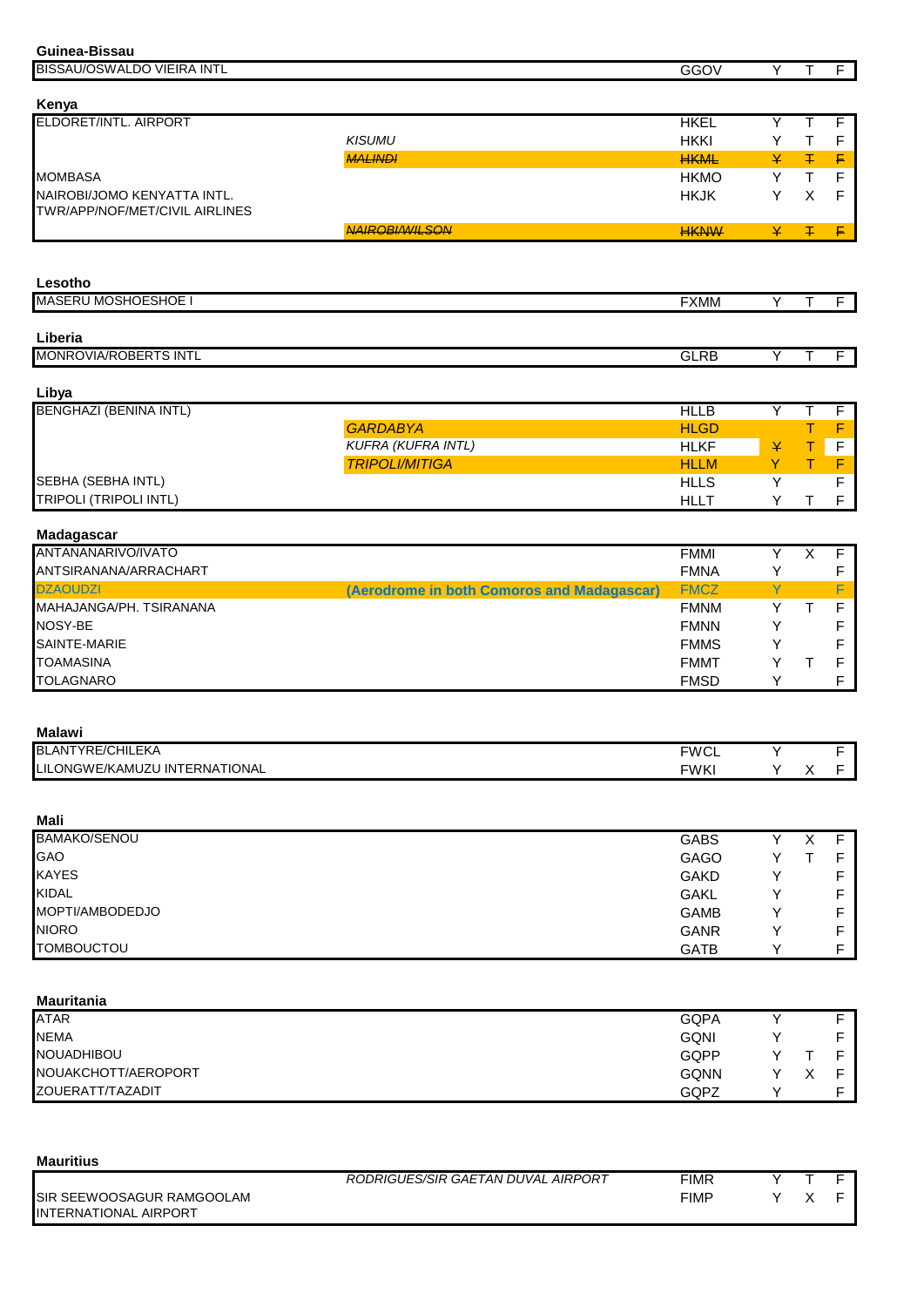| <b>Morocco</b>                      |                         |             |   |              |               |
|-------------------------------------|-------------------------|-------------|---|--------------|---------------|
| <b>AGADIR/AL MASSIRA</b>            |                         | <b>GMAD</b> | Y | $\times$     | F.            |
| AL HOCEIMA/CHERIF EL IDRISSI        |                         | <b>GMTA</b> | Y |              | $\frac{F}{F}$ |
|                                     | <b>CASABLANCA/ANFA</b>  | <b>GMMC</b> | Y |              |               |
|                                     | <b>DAKHILA</b>          | <b>GMMH</b> | Y |              | F             |
| CASABLANCA/MOHAMMED V               |                         | <b>GMMN</b> | Y | X            | F             |
| <b>ERRACHIDIA/MOULAY ALI CHERIF</b> |                         | <b>GMFK</b> | Y | $\mathsf{T}$ | F             |
| <b>FES/SAISS</b>                    |                         | <b>GMFF</b> | Y | X            | F             |
|                                     | <b>LAAYOUNE/HASSAN1</b> | <b>GMML</b> | Y | $\mathbf{C}$ | F             |
| MARRAKECH/MENARA                    |                         | <b>GMMX</b> | Y | X            | F             |
|                                     | <b>NADOR/EL AROUI</b>   | <b>GMMW</b> | Y |              | F             |
| <b>OUARZAZATE</b>                   |                         | <b>GMMZ</b> | Y | $\mathsf{T}$ | F             |
| OUJDA/ANGADS                        |                         | <b>GMFO</b> | Y | $\times$     | F             |
| RABAT/SALE                          |                         | <b>GMME</b> | Y | X            | F             |
|                                     | <b>EL HOCEIMA</b>       | <b>GMTA</b> | Y |              | F             |
| <b>TANGER/IBN BATOUTA</b>           |                         | <b>GMTT</b> | Y | $\times$     | F             |
| <b>TAN-TAN/PLAGE BLANCHE</b>        |                         | <b>GMAT</b> | Y |              | F             |
| TETOUAN/SANIAT R'MEL                |                         | <b>GMTN</b> | Y |              | F             |
| Mozambique                          |                         |             |   |              |               |
| <b>BEIRA</b>                        |                         | <b>FQBR</b> | Y | $\top$       | F.            |
|                                     | <b>CHIMOI</b>           | <b>FQCH</b> |   | т            | F.            |
|                                     | <b>INHAMBANE</b>        | <b>FQIN</b> |   | т            | F             |
|                                     | <b>LICHINGA</b>         | <b>FQLC</b> |   | T.           | F             |
| <b>MAPUTO</b>                       |                         | <b>FQMA</b> | Y | X            | F             |
|                                     | <b>NAMPULA</b>          | <b>FQNP</b> | Y | $\mathsf{T}$ | F             |
|                                     | <b>PEMBA</b>            | <b>FOPB</b> |   | $\top$       | F             |
|                                     | QUELIMANE               | FQQL        | Y | $\top$       | F             |
|                                     | <b>TETE CHINGODZI</b>   | <b>FQTT</b> | Y | т            | F             |
|                                     | <b>VILANKILO</b>        | <b>FQVL</b> |   | т            | F.            |

# **Mozambique**

|                              | <b>EL HOCEIMA</b>     | <b>GMTA</b> | Y |          | F  |
|------------------------------|-----------------------|-------------|---|----------|----|
| <b>TANGER/IBN BATOUTA</b>    |                       | <b>GMTT</b> | Y | $\times$ | F  |
| <b>TAN-TAN/PLAGE BLANCHE</b> |                       | <b>GMAT</b> | Υ |          | F  |
| <b>TETOUAN/SANIAT R'MEL</b>  |                       | <b>GMTN</b> | Y |          | F  |
| Mozambique                   |                       |             |   |          |    |
| <b>BEIRA</b>                 |                       | <b>FQBR</b> | Y |          | F  |
|                              | <b>CHIMOI</b>         | <b>FQCH</b> |   |          | F  |
|                              | <b>INHAMBANE</b>      | <b>FQIN</b> |   |          | F  |
|                              | <b>LICHINGA</b>       | <b>FQLC</b> |   |          | F  |
| <b>MAPUTO</b>                |                       | <b>FQMA</b> | Υ | X        | F  |
|                              | <b>NAMPULA</b>        | <b>FQNP</b> | Y | т        | F  |
|                              | <b>PEMBA</b>          | <b>FQPB</b> |   |          | F  |
|                              | QUELIMANE             | <b>FQQL</b> | Y | т        | E  |
|                              | <b>TETE CHINGODZI</b> | <b>FQTT</b> | Υ |          | F  |
|                              | <b>VILANKILO</b>      | <b>FQVL</b> |   |          | F  |
| Namibia                      |                       |             |   |          |    |
|                              | <b>GROORFONTEIN</b>   | <b>FYGF</b> |   | C        | F. |
|                              | <b>ONDANGWA</b>       | <b>FYOA</b> |   | C        | F  |

# **Namibia**

|                                  | <b>GROORFONTEIN</b>  | <b>FYGF</b> |   | F  |
|----------------------------------|----------------------|-------------|---|----|
|                                  | <b>ONDANGWA</b>      | <b>FYOA</b> |   | F. |
|                                  | <b>WINDHOEK/EROS</b> | <b>FYWE</b> |   | F. |
| <b>HOSEA KUTAKO INTL AIRPORT</b> |                      | <b>FYWH</b> |   |    |
| <b>KEETMANSHOOP</b>              |                      | <b>FYKT</b> |   |    |
| <b>WALVIS BAY</b>                |                      | <b>FYWB</b> | v |    |

| <b>Niger</b>      |               |             |  |  |
|-------------------|---------------|-------------|--|--|
| <b>AGADES SUD</b> |               | <b>DRZA</b> |  |  |
|                   | <b>MARADI</b> | <b>DRRM</b> |  |  |
| <b>NIAMEY</b>     |               | <b>DRRN</b> |  |  |
|                   | <b>TAHOUA</b> | <b>DRRT</b> |  |  |
| <b>ZINDER</b>     |               | <b>DRZR</b> |  |  |

**Nigeria**

| ABUJA/NNAMDI AZIKIWE       |                         | <b>DNAA</b> | Y | X  | F |
|----------------------------|-------------------------|-------------|---|----|---|
|                            | <b>AKURE</b>            | <b>DNAK</b> | Y | т  | F |
|                            | <b>BENIN</b>            | <b>DNBE</b> | Y | т  | F |
| CALABAR/MARGARET EKPO      |                         | <b>DNCA</b> | Y | т  | F |
|                            | ENUGU/AKANU IBIAM       | <b>DNEN</b> | Y | T. | F |
|                            | <b>GOMBE</b>            | <b>DNGO</b> | ¥ | T. | F |
|                            | <b>IBADAN (NEW)</b>     | <b>DNIB</b> | Y | т  | F |
| <b>ILORIN</b>              |                         | <b>DNIL</b> | Y | т  | F |
|                            | <b>IMO/SAM MBAKWE</b>   | <b>DNIM</b> | Y |    | F |
|                            | <b>JOS/YAKUBU GOWON</b> | <b>DNJO</b> | Y |    | F |
| <b>KADUNA (NEW)</b>        |                         | <b>DNKA</b> | Y |    | F |
| KANO/MALLAM AMINU KANO     |                         | <b>DNKN</b> | Υ | X  | F |
|                            | <b>KATSINA</b>          | <b>DNKT</b> | Y | т  | F |
| LAGOS/MURTALA MUHAMMED     |                         | <b>DNMM</b> | Y | X  | F |
| <b>MAIDUGURI</b>           |                         | <b>DNMA</b> | Y |    | F |
|                            | <b>MINNA</b>            | <b>DNMN</b> | Y |    | F |
|                            | <b>OSUBI</b>            | <b>DNSU</b> | Y | т  | F |
| <b>PORT HARCOURT</b>       |                         | <b>DNPO</b> | Y | X  | F |
| SOKOTO/SADDIQ ABUBAKAR III |                         | <b>DNSO</b> | Y |    | F |
|                            | <b>YOLA</b>             | <b>DNYO</b> | Y | т  | F |
|                            | <b>ZARIA</b>            | <b>DNZA</b> | Y |    | F |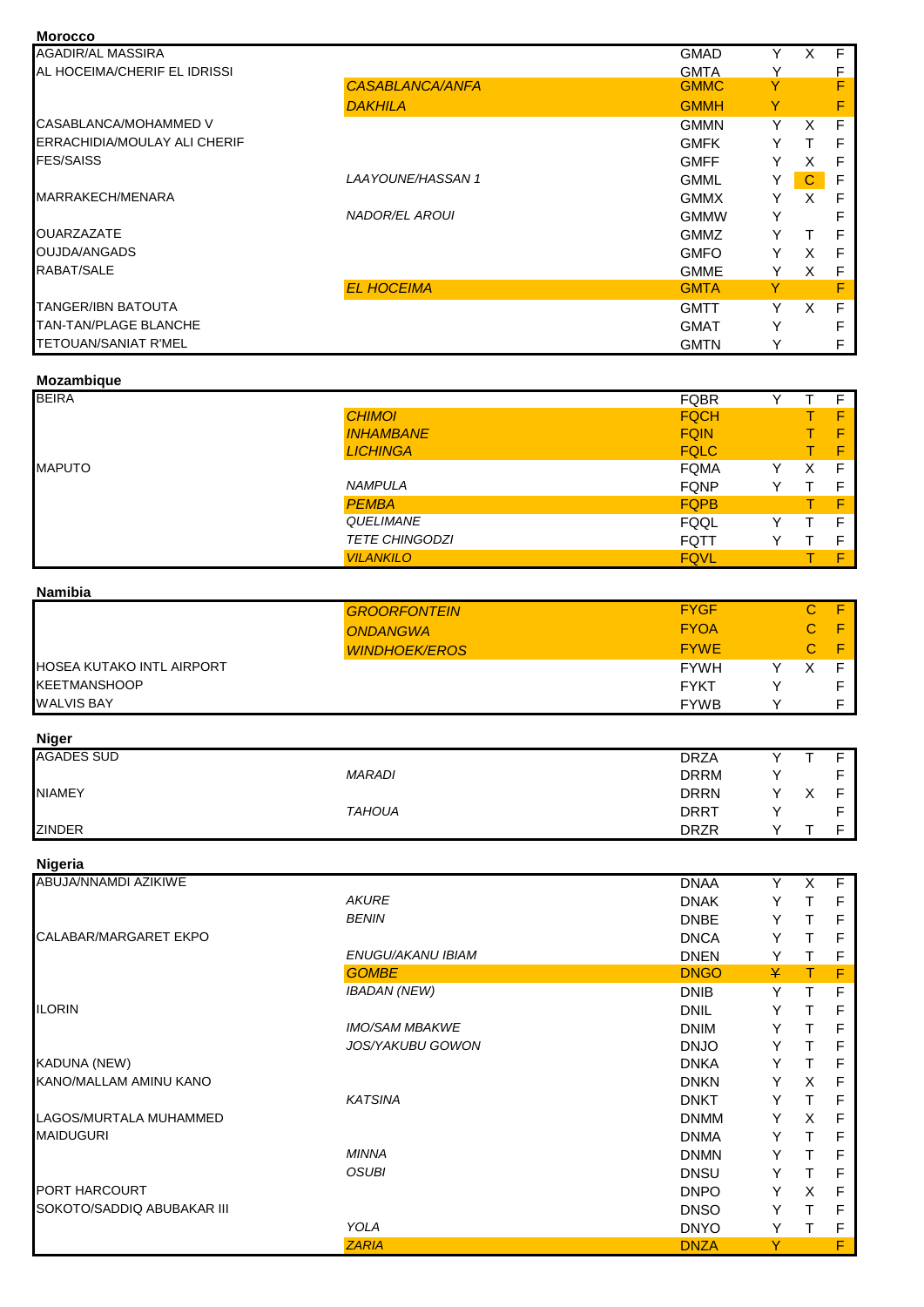| <b>Réunion (France)</b>                                |                                                |                            |        |                            |                |
|--------------------------------------------------------|------------------------------------------------|----------------------------|--------|----------------------------|----------------|
| LA REUNION-ROLAND GARROS                               |                                                | <b>FMEE</b>                | Υ      | $\overline{\mathsf{x}}$    | $\overline{F}$ |
|                                                        | <b>SAINT PIERRE/PIERREFONDS</b>                | <b>FMEP</b>                | Y      | $\mathbf C$                | F              |
|                                                        |                                                |                            |        |                            |                |
| Rwanda                                                 |                                                |                            |        |                            |                |
| KIGALI INTERNATIONAL AIRPORT                           | <b>KAMEMBE</b>                                 | <b>HRYR</b>                | Y      | Τ                          | F              |
|                                                        |                                                | <b>HRZA</b>                | Y.     | $\mathsf T$                | F              |
| Sao Tome and Principe                                  |                                                |                            |        |                            |                |
| SAO TOME/INTERNATIONAL, SAO TOME ISLAND                |                                                | <b>FPST</b>                | Y      | X                          | F              |
|                                                        |                                                |                            |        |                            |                |
| Senegal                                                |                                                |                            |        |                            |                |
| <b>CAP SKIRING</b>                                     |                                                | <b>GOGS</b>                | Y      | $\mathsf{T}$               | F              |
| DAKAR/YOFF                                             |                                                | GOOY                       | Υ      | X                          | F              |
|                                                        | <b>KAOLACK</b>                                 | <b>GOOK</b>                | Y      |                            | F              |
| <b>SAINT LOUIS</b>                                     |                                                | GOSS                       | Υ      | Т                          | F              |
|                                                        | <b>KEDOUGOU</b>                                | <b>GOTK</b>                | Y      |                            | F              |
| <b>TAMBACOUNDA</b>                                     |                                                | <b>GOTT</b>                | Υ      |                            | F              |
| <b>ZIGUINCHOR</b>                                      |                                                | GOGG                       | Υ      |                            | $\mathsf F$    |
|                                                        |                                                |                            |        |                            |                |
| <b>Seychelles</b>                                      |                                                |                            |        |                            |                |
| SEYCHELLES INTERNATIONAL AIRPORT                       |                                                | <b>FSIA</b>                | Y      | $\mathsf{T}$               | $\overline{F}$ |
|                                                        |                                                |                            |        |                            |                |
| <b>Sierra Leone</b><br>FREETOWN/LUNGI                  |                                                |                            | Y      |                            |                |
|                                                        |                                                | <b>GFLL</b>                |        | X                          | F              |
| Somalia                                                |                                                |                            |        |                            |                |
| <b>BERBERA</b>                                         |                                                | <b>HCMI</b>                | Υ      |                            | F              |
| <b>BURAO</b>                                           |                                                | <b>HCMV</b>                | Y      |                            | F              |
| EGAL INTERNATIONAL AIRPORT                             |                                                | <b>HCMH</b>                | Y      |                            | F              |
| KISIMAYU                                               |                                                | <b>HCMK</b>                | Υ      |                            | F              |
| <b>MOGADISHU</b>                                       |                                                | <b>HCMM</b>                | Y      | Т                          | F              |
|                                                        |                                                |                            |        |                            |                |
| <b>South Africa</b>                                    |                                                |                            |        |                            |                |
| BLOEMFONTEIN (BLOEMFONTEIN AIRPORT)                    |                                                | <b>FABL</b>                | Υ      | T                          | F              |
| CAPE TOWN (CAPE TOWN INTERNATIONAL                     |                                                | <b>FACT</b>                | Y      | X                          | F              |
| AIRPORT)                                               |                                                |                            |        |                            |                |
|                                                        | <b>EAST LONDON</b>                             | <b>FAEL</b>                | Y      | $\mathbf C$                | F              |
|                                                        | <b>GEORGE (GEORGE AIRPORT)</b>                 | <b>FAGG</b>                | Y      | $\mathbf C$                | F              |
|                                                        | HOEDSPRUIT (SAAF)                              | <b>FAHS</b>                |        | C                          | ۲              |
|                                                        | KIMBERLEY (KIMBERLEY AIRPORT)                  | <b>FAKM</b>                | Υ      | $\mathbf C$                | $\mathsf F$    |
|                                                        | <b>KRUGER MPUMALANGA INTERNATIONAL AIRPORT</b> | <b>FAKN</b>                | Υ      | $\mathbf C$                | $\mathsf F$    |
|                                                        |                                                |                            |        |                            |                |
| LANSERIA                                               |                                                | <b>FALA</b>                | Y      |                            | F              |
| <b>MAFIKENG AD</b>                                     |                                                | <b>FAMM</b>                | Υ      |                            | F              |
|                                                        | <b>DURBAN/KING SHAKA INTL</b>                  | <b>FALE</b>                | Y      | Т                          | F              |
|                                                        | MAKHADO MILITARY AERODROME                     | <b>FALM</b>                | ¥      | $\mathbf C$                | F              |
|                                                        | <b>MTHATHA</b>                                 | <b>FAUT</b>                | Y      | $\mathbf C$                | F              |
| <b>NELSPRUIT</b>                                       |                                                | <b>FANS</b>                | Y      |                            | F              |
| O.R TAMBO INTERNATIONAL AIRPORT<br>PIETERSBURG (CIVIL) |                                                | <b>FAJS</b><br><b>FAPI</b> | Y      | Χ                          | F              |
|                                                        | PILANESBERG                                    | <b>FAPN</b>                | Y      |                            | F              |
|                                                        | POLOKWANE INTERNATIONAL AIRPORT                |                            | Y<br>Y | $\mathbf C$<br>$\mathbf C$ | F              |
| PORT ELIZABETH (PORT ELIZABETH AIRPORT)                |                                                | <b>FAPP</b><br><b>FAPE</b> | Y      |                            | F<br>F         |
|                                                        | <b>RAND</b>                                    | <b>FAGM</b>                | Y      |                            | F              |
| <b>UPINGTON</b>                                        |                                                | <b>FAUP</b>                | Υ      |                            | F              |
|                                                        | WATERKLOOF (SAAF)                              | <b>FAWK</b>                |        |                            | F              |
|                                                        | <b>WONDERBOOM</b>                              | <b>FAWB</b>                | Y      | C<br>$\overline{C}$        | $\mathsf F$    |
|                                                        |                                                |                            |        |                            |                |
| <b>South Sudan</b>                                     |                                                |                            |        |                            |                |
| <b>JUBA</b>                                            |                                                | <b>HSSJ</b>                | Y      |                            | $\overline{F}$ |
|                                                        |                                                |                            |        |                            |                |
| <b>Spain</b>                                           |                                                |                            |        |                            |                |
| <b>MELILLA</b>                                         |                                                | <b>GEML</b>                | Y      | $\mathsf{T}$               | F              |
|                                                        |                                                |                            |        |                            |                |
| Sudan                                                  |                                                |                            |        |                            |                |
| <b>KASSALA</b>                                         |                                                | <b>HSKA</b>                | Y      |                            | F              |
| <b>KHARTOUM</b>                                        |                                                | <b>HSSS</b>                | Υ      | T                          | F              |
|                                                        | <b>OBEID</b>                                   | <b>HSOB</b>                | Υ      | T                          | F              |
| PORT SUDAN                                             |                                                | <b>HSPN</b>                | Υ      |                            | F              |